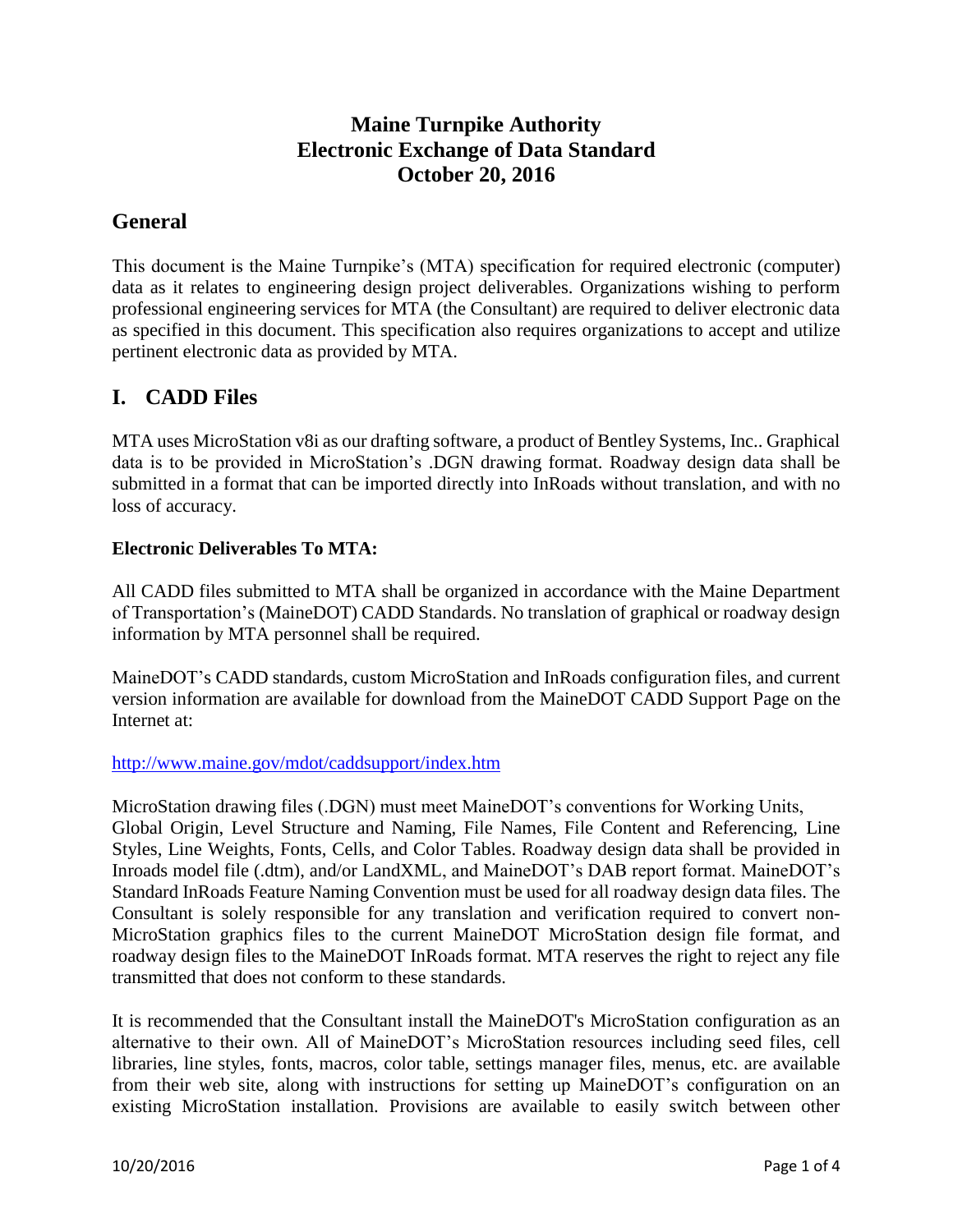configurations and MaineDOT's. The schedule of preliminary design electronic file submissions will be determined on a project-by-project basis, depending on scope of work.

Upon MTA approval and acceptance of the final signed and stamped plans, the Consultant shall provide to MTA the final electronic versions of all MicroStation files, roadway design files, and associated resource files on CD. The Consultant shall also be required to provide copies of final plan sheets in Adobe Portable Document Format (PDF). The PDF files must match all aspects of the final hardcopy signed and stamped plans. These electronic delivery items DO NOT replace any hardcopy delivery items.

A Project Journal File shall accompany all electronic files submitted to MTA. This document shall contain the Town Name, Contract Number, date, and a list of the files being transmitted with a brief description of each file.

CD's used to transmit electronic files to MTA shall, at a minimum, be labeled with the Contract Number, Location and date. If more than one CD is required to transmit the files, the disc label shall also include the disk number and total disks of the set transmitted, (ex: Disk 1 of 5).

# **II.Other Files**

PDF's as well as the native file format (Word, Excel, etc.) should be provided for all design related documents. This shall include PDR's, estimates, meeting notes, special provisions, interim submissions and etc. Items such as load ratings and design calculations may be provided in a PDF format only, however the native file format shall be provided when requested by the Authority.

*GIS Files* - Acceptable file formats for GIS data submittals to Maine Turnpike Authority include Comma-Separated Values (.csv), ESRI Shapefiles (.shp), ESRI personal geodatabase (.mdb) and/or ESRI file geodatabase. All deliverables must be in an assigned coordinate system. The preferred coordinate system is NAD 1983 - UTM Zone 19N (U.S. Feet). Each GIS file deliverable shall also include a standard FGDC metadata documenting the method of data collection, use limitations, attribute(s) explanation and positional accuracy details.

*Construction Documentation Files* – The Maine Turnpike Authority utilizes APPIA construction management software. All resident engineers and inspectors are required to utilize the software for construction project documentation. The majority of the construction documentation files will be uploaded to the APPIA software; any files that are not uploaded should be provided in their native electronic format at the completion of the project organized into the following folders: Photos, Submittals, RFI, Field Memos, Change Orders, Job Meetings, Correspondence, Patron Claims, Plan Revisions.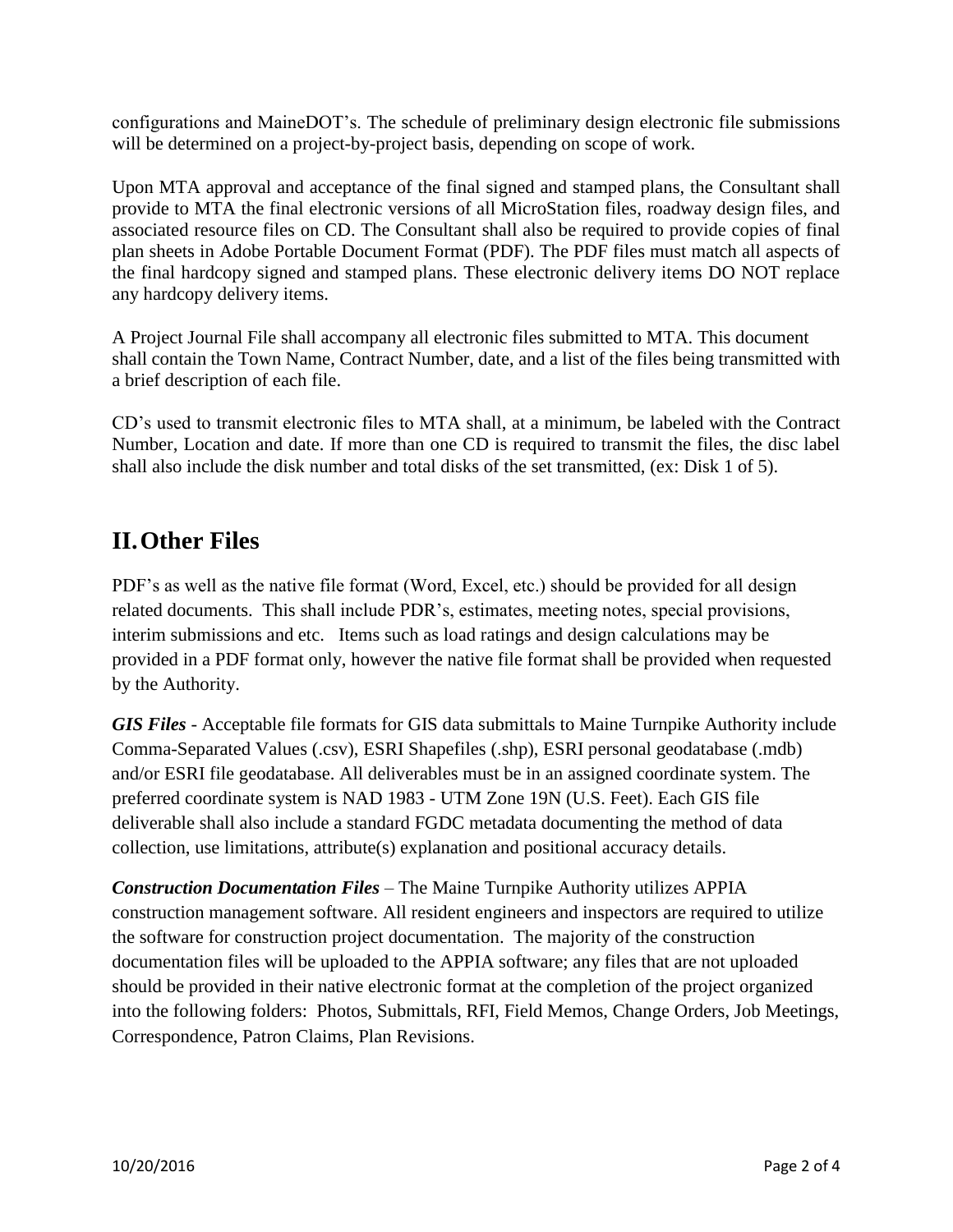# **III. Survey Guidelines for MTA Design/Construction Projects**

Prior to construction projects on land of the Maine Turnpike Authority, plans of the proposed construction will be prepared based on existing conditions data supplied by a survey consultant engaged in the lawful practice of their profession.

#### **Accuracy of Data**

Consultants supplying data for Project Design and Construction Plans of Authority projects must supply survey data that meets the positional accuracy requirements set forth in "Minimum Standard Detail Requirements for ALTA/ACSM Land Title Surveys" dated February 23, 2011 and published by the American Land Title Association and the National Society of Professional Surveyors. This data includes, but is not limited to specific project requirements as specified in the Scope of Services.

#### **Right of Way**

The location of the MTA right of way and apparent location of intersecting property lines shall be researched, located and shown on the plan with plan and deed references noted. This shall include physically locating any existing right of way or property bounds that are within close proximity to the MTA boundary.

#### **Survey Control**

Surveys shall be tied to NAD83 Maine State Plane Coordinate System, West Zone, with a minimum of two static observations for each project. Vertical control must reference North American Vertical Datum (NAVD 1988). All elevations shall be to the nearest hundredth of a foot.

#### **Plans**

Plans shall be prepared in accordance with the MaineDOT CAD and Survey Standards and:

- 1. Plans shall be compiled at a scale of 1"=25' with existing elevation contour lines plotted on a one foot interval.
- 2. Plans shall have a note stating the location of all temporary benchmarks with their vertical position in NGVD 1988 and Horizontal Position in Maine State Plane Coordinate System, West Zone, NAD 83 on each sheet.
- 3. All dimensions shall be displayed in Imperial Units. Distances shall be stated to the nearest hundredth of a foot and angles in DMS format.

#### **Deliverables:**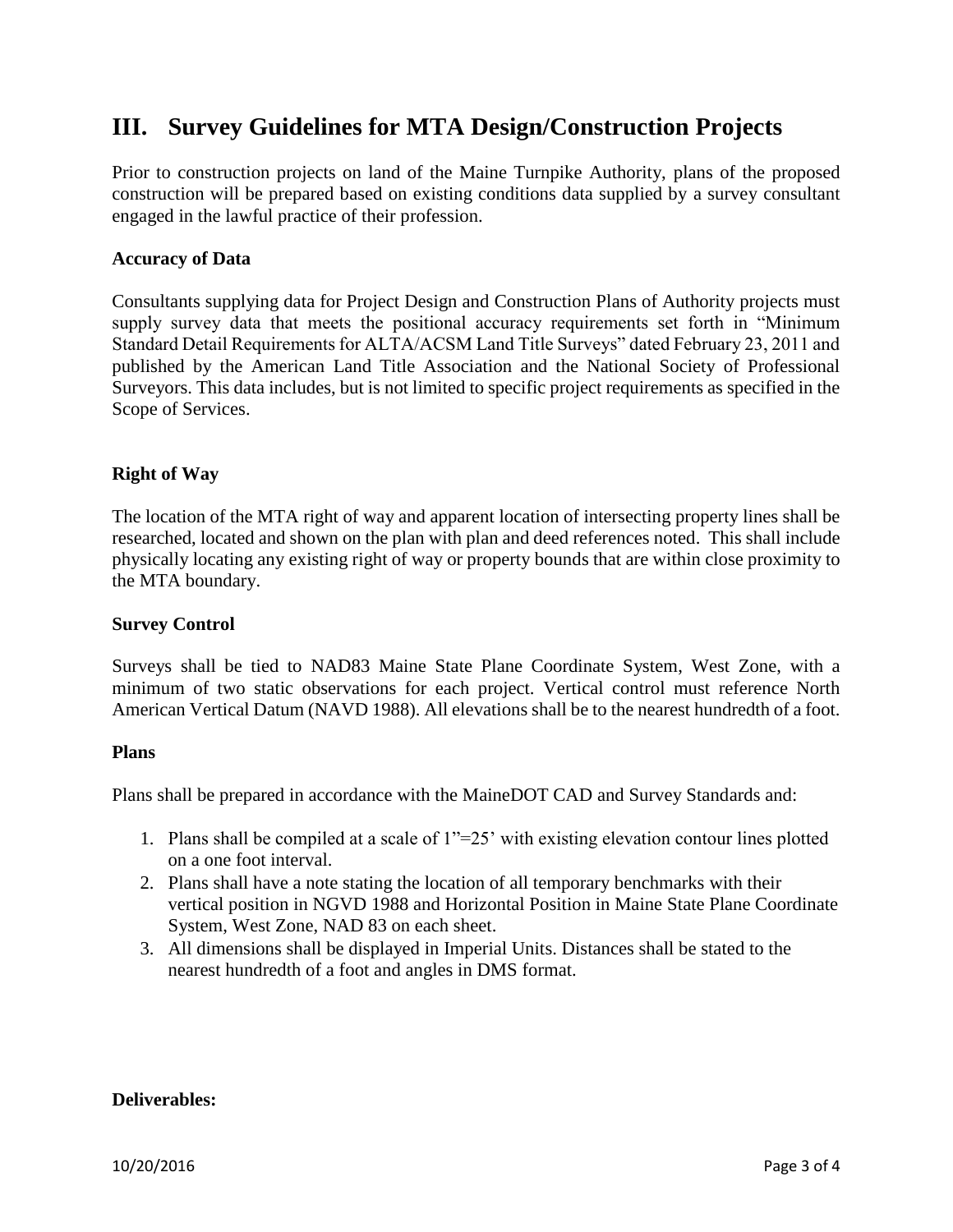The Consultant shall deliver to the Authority the following items for Construction Plans:

- 1. A reproducible existing conditions plan that is sealed and signed by a Maine Professional Surveyor which contains all criteria noted above.
- 2. When required for a project a proposed Right of Way map shall be prepared in general conformance the MaineDOT DOT Right of Way map requirements.
- 3. Electronic MicroStation or AutoCad file of the original survey. (All design files must be in MicroStation)
- 4. An electronic Points file containing survey point data in comma delimited format as follows: Point number, Northing, Easting, Elevation, Description (Field Code).
- 5. Electronic copy of all project files including, but not limited to surface triangles, intelligent contours, points and fault lines and any unrecorded plans used
- 6. All files shall be submitted electronically on CD and shall be in their natural or expanded format.

# IV. **Survey Guidelines for Boundary/Row Surveys**

### **Property Plans Required**

Prior to interests in real property being conveyed to or from the Maine Turnpike Authority (Authority) a plan of the transfer shall be prepared showing the survey of the conveyed property. The plan shall show the legal boundary of the parcel, the monuments set to mark the boundary on the face of the earth, adjoining interests, structures, watercourses, encroachments, areas of overlap and deficiency, any evidence of historical boundaries or occupation. The work shall meet the requirements of the Maine Board of Registration for Professional Land Surveyors applicable at the time of the Survey, and be embossed with the seal and signature of the Maine Professional Land Surveyor under whose direct supervision the work was done.

#### **Accuracy of Data**

Consultants supplying data for Property or Right of Way Plans of Maine Turnpike Authority interests in land must supply survey data that meets the positional accuracy requirements set forth in "Minimum Standard Detail Requirements for ALTA/ACSM Land Title Surveys" dated February 23, 2011 and published by the American Land Title Association and the National Society of Professional Surveyors.

#### **Survey Control**

Survey shall be tied to NAD83 Maine State Plane Coordinate System, West Zone, with a minimum of two static observations for each project. Vertical control must reference to the North American Vertical Datum (NAVD 1988). All elevations shall be to the nearest hundredth of a foot.

**Plans**